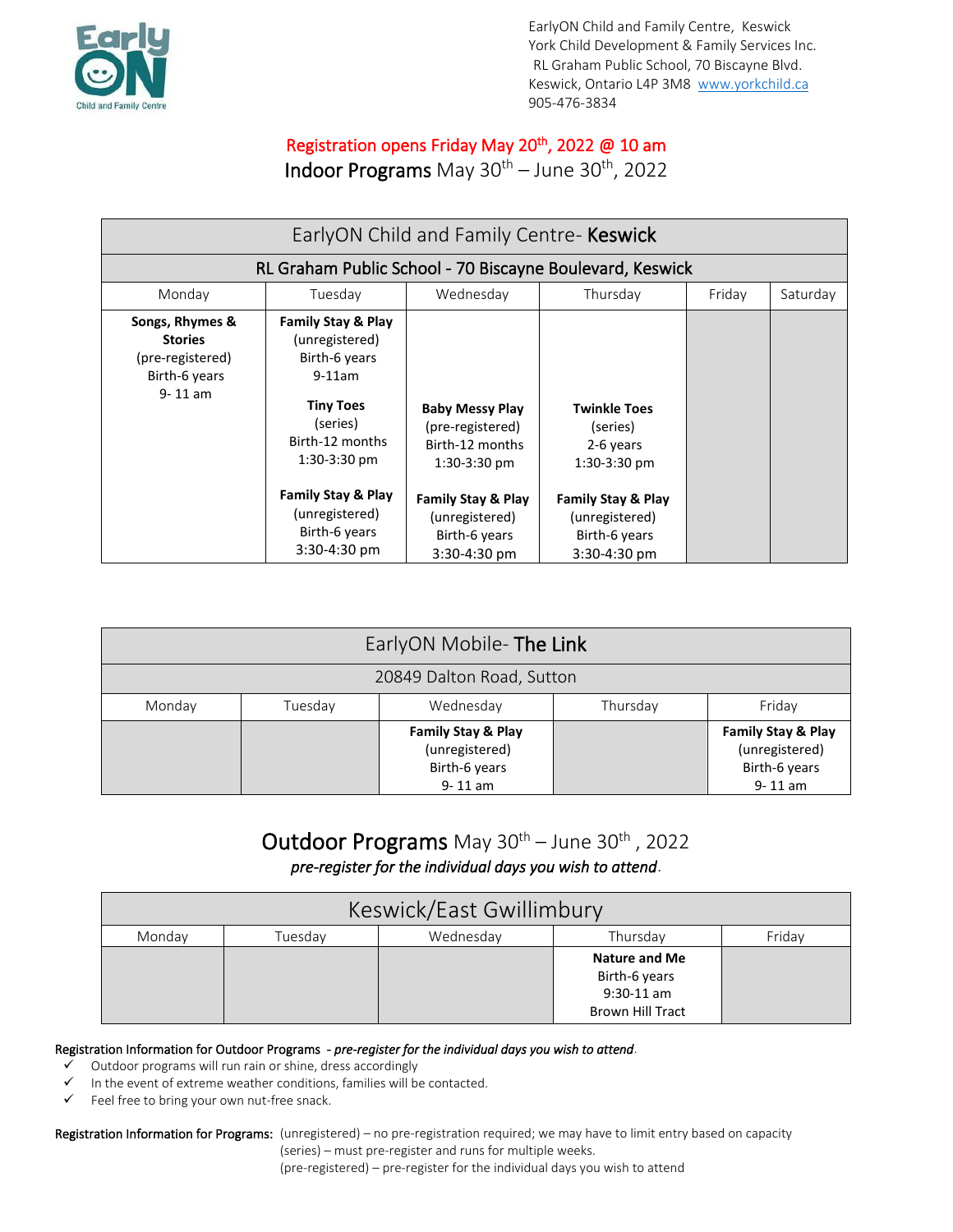

# Virtual Programs May  $30^{th}$  – June  $30^{th}$ , 2022

#### *Offered through the Newmarket Main Centre Calendar*

| Monday                                                                                                            | Tuesday                                                                                                                                                                               | Wednesday                                                                                               | Thursday | Friday                                                                                                                          | Saturday                                           |
|-------------------------------------------------------------------------------------------------------------------|---------------------------------------------------------------------------------------------------------------------------------------------------------------------------------------|---------------------------------------------------------------------------------------------------------|----------|---------------------------------------------------------------------------------------------------------------------------------|----------------------------------------------------|
| Baby & Me<br>(series)<br>$Birth - 12$ months<br>$1-2$ pm<br><b>EarlyON Circle</b><br>Birth-6 years<br>$3-3:30$ pm | Journey to<br>Kindergarten<br>June 7 - last day<br><b>Creative Chefs</b><br>(series)<br>2-6 years<br>$1-2$ pm<br>Jun 14-28<br><b>EarlyON Circle</b><br>Birth-6 years<br>$3 - 3:30$ pm | <b>Community Safety</b><br>with York<br><b>Regional Police</b><br>(YRP)<br>Birth-6 years<br>$9-9:30$ am |          | <b>EarlyON Circle</b><br>Birth-6 years<br>$9-9:30$ am<br><b>Infant Massage</b><br>(series)<br>$Birth - 12$ months<br>$10-11$ am | <b>EarlyON Circle</b><br>Birth-6 years<br>9-9:30am |

*Registration Information for Virtual Programs - pre-register for the individual days you wish to attend, unless indicated as a series*

- A zoom link for each individual program will be emailed separately for your use.
- Families will be emailed prior to program if specific items are required for full participation.
- ✓ *Families must check the consent for email communication when creating account in the Children's Service Portal.*
- ✓ Family/parent support will be available following each program. It is not our intent to have the babies watching the screen. Babies should be interacting with you. Babies do not need to be awake for parents/caregivers to participate in infant programs.

### Please Note: We will be closed July 1 & 2 for the Canada Day Long weekend.

### NOTE: NEW REGISTRATION PROCESS FOR ALL EARLYON PROGRAMS

Beginning April 1<sup>st</sup>, all EarlyON Child and Family programs across York Region moved to a new Provincial online registration platform that provides an accessible one-stop-shop process for all EarlyON programs across York Region.

In order to gain access to the new platform, families will first be required to create an account with the Children's Services Portal**.** <https://www.missioninc.com/cso/york/en-ca/services>

Your EarlyON Newmarket and Keswick team will provide support to you throughout every step of this process.

EarlyON program registration user guide:

[https://www.canva.com/design/DAE6a-pwIR8/mLBfvPGF8k7FR1WtKT0sOA/view?utm\\_content=DAE6a](https://can01.safelinks.protection.outlook.com/?url=https%3A%2F%2Fwww.canva.com%2Fdesign%2FDAE6a-pwIR8%2FmLBfvPGF8k7FR1WtKT0sOA%2Fview%3Futm_content%3DDAE6a-pwIR8%26utm_campaign%3Ddesignshare%26utm_medium%3Dlink%26utm_source%3Dpublishsharelink&data=04%7C01%7Clchapman%40yorkchild.ca%7Cc2e0b60f63ad43b9aa6508da0cfbf864%7C4b36106cea324aba99c1f8ef65aa3af8%7C0%7C0%7C637836573786361761%7CUnknown%7CTWFpbGZsb3d8eyJWIjoiMC4wLjAwMDAiLCJQIjoiV2luMzIiLCJBTiI6Ik1haWwiLCJXVCI6Mn0%3D%7C3000&sdata=N661V87aIvEre5Ftuy4sUllwQezcT2oppMeQc%2Fo6244%3D&reserved=0)[pwIR8&utm\\_campaign=designshare&utm\\_medium=link&utm\\_source=publishsharelink](https://can01.safelinks.protection.outlook.com/?url=https%3A%2F%2Fwww.canva.com%2Fdesign%2FDAE6a-pwIR8%2FmLBfvPGF8k7FR1WtKT0sOA%2Fview%3Futm_content%3DDAE6a-pwIR8%26utm_campaign%3Ddesignshare%26utm_medium%3Dlink%26utm_source%3Dpublishsharelink&data=04%7C01%7Clchapman%40yorkchild.ca%7Cc2e0b60f63ad43b9aa6508da0cfbf864%7C4b36106cea324aba99c1f8ef65aa3af8%7C0%7C0%7C637836573786361761%7CUnknown%7CTWFpbGZsb3d8eyJWIjoiMC4wLjAwMDAiLCJQIjoiV2luMzIiLCJBTiI6Ik1haWwiLCJXVCI6Mn0%3D%7C3000&sdata=N661V87aIvEre5Ftuy4sUllwQezcT2oppMeQc%2Fo6244%3D&reserved=0)

#### Watch this video to see how to register:

[https://www.canva.com/design/DAE58a6dOwg/watch?utm\\_content=DAE58a6dOwg&utm\\_campaign=designshare&utm\\_](https://can01.safelinks.protection.outlook.com/?url=https%3A%2F%2Fwww.canva.com%2Fdesign%2FDAE58a6dOwg%2Fwatch%3Futm_content%3DDAE58a6dOwg%26utm_campaign%3Ddesignshare%26utm_medium%3Dlink%26utm_source%3Dpublishsharelink&data=04%7C01%7Clchapman%40yorkchild.ca%7Cc2e0b60f63ad43b9aa6508da0cfbf864%7C4b36106cea324aba99c1f8ef65aa3af8%7C0%7C0%7C637836573786361761%7CUnknown%7CTWFpbGZsb3d8eyJWIjoiMC4wLjAwMDAiLCJQIjoiV2luMzIiLCJBTiI6Ik1haWwiLCJXVCI6Mn0%3D%7C3000&sdata=E92uEvrFe7FAzongvZO1vC03VGMg3OY2yfTZXyKSGMI%3D&reserved=0) [medium=link&utm\\_source=publishsharelink](https://can01.safelinks.protection.outlook.com/?url=https%3A%2F%2Fwww.canva.com%2Fdesign%2FDAE58a6dOwg%2Fwatch%3Futm_content%3DDAE58a6dOwg%26utm_campaign%3Ddesignshare%26utm_medium%3Dlink%26utm_source%3Dpublishsharelink&data=04%7C01%7Clchapman%40yorkchild.ca%7Cc2e0b60f63ad43b9aa6508da0cfbf864%7C4b36106cea324aba99c1f8ef65aa3af8%7C0%7C0%7C637836573786361761%7CUnknown%7CTWFpbGZsb3d8eyJWIjoiMC4wLjAwMDAiLCJQIjoiV2luMzIiLCJBTiI6Ik1haWwiLCJXVCI6Mn0%3D%7C3000&sdata=E92uEvrFe7FAzongvZO1vC03VGMg3OY2yfTZXyKSGMI%3D&reserved=0)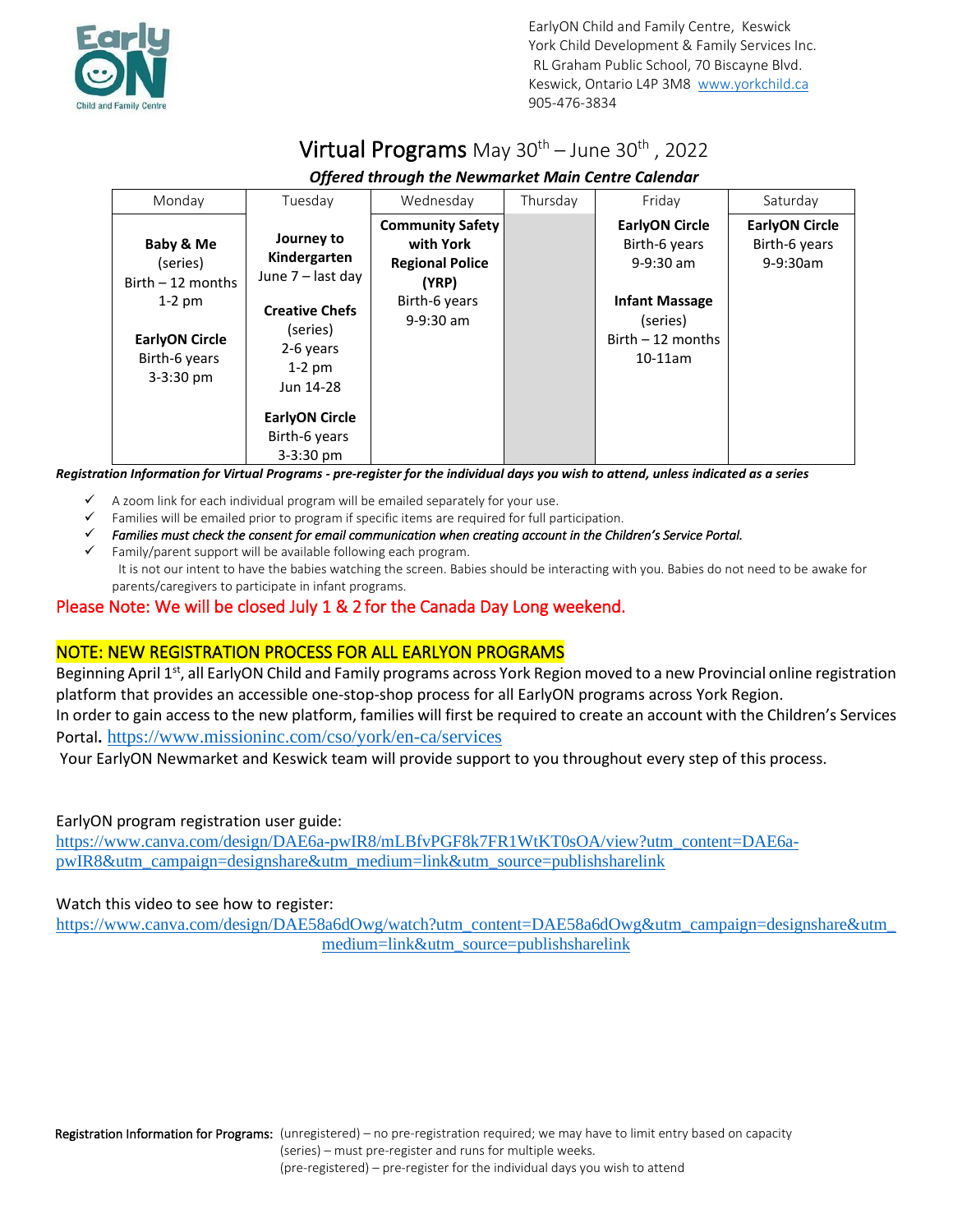

## In-Person CAPC Programs June 2022

| Port Bolster/Keswick/Sutton-CAPC                                                             |                                                                                                                                                       |                                                                               |                                                             |        |  |
|----------------------------------------------------------------------------------------------|-------------------------------------------------------------------------------------------------------------------------------------------------------|-------------------------------------------------------------------------------|-------------------------------------------------------------|--------|--|
| Monday                                                                                       | Tuesday                                                                                                                                               | Wednesday                                                                     | Thursday                                                    | Friday |  |
| <b>Seamless Transitions</b><br>4 years old<br>$9-11am$<br>(begins May30)<br>The Link, Sutton | <b>Little Chefs</b><br>Birth- 6 years<br>$10-11:30$ am<br>Port Bolster Hall<br>Splash N' Play<br>Birth $-6$ years<br>$1-2:30$ pm<br>Port Bolster Hall | Gardening<br>Birth- 6 years<br>$9 - 11$ am<br>The Keswick Christian<br>Church | Walk & Splash<br>Birth- 6 years<br>$10-11:30$ am<br>The ROC |        |  |

#### Registration Information for Programs hosted by Community Action Program for Children (CAPC)

- ✓ To register, please email georgina.capc@gmail.com
- $\checkmark$  Include: names of adult(s) & child(ren), program name(s), day of the week and phone number.
- ✓ Only pre-registered people will be permitted to attend.
- ✓ Outdoor programs will run rain or shine, dress accordingly.
- ✓ In the event of extreme weather conditions, families will be contacted.
- ✓ Feel free to bring your own nut-free snack.

Please visi[t https://www.yorkchild.ca/capc/program-calendar/](https://www.yorkchild.ca/capc/program-calendar/) to see CAPC's full calendar and program descriptions.

# EarlyON Program Descriptions

Baby and Me Parents, caregivers and babies are invited to join in on conversations and information sharing on healthy child development. This program includes songs, rhymes, and activities, which encourage connections with your baby.

**Baby Messy Play** This program welcomes parents, caregivers and babies to engage with their senses to promote early learning and development. Join us in exploring creative messy activities while having fun.

**Baby Move and Groove** This program provides an opportunity for parents, caregivers and their babies to engage in active play that supports the development of gross motor skills while having fun. Through a variety of activities together we will stretch, bend and move to music to support healthy living while celebrating developmental milestones

**Creative Chefs** This program invites parents, caregivers, and children to participate in fun and interactive early learning experiences while preparing healthy and nutritious food. Resources on healthy eating and nutrition will be made available for families.

**EarlyON Circle**: A program filled with a variety of songs, tickles, and rhymes as well as story time.

**Family Fun Outdoors** This program provides the opportunity to visit local parks and outdoor spaces. Parents, caregivers, and children can come and enjoy some fun and interactive outdoor physical activities. Studies show that children who play outdoors are happier, healthier, and smarter. Our afternoon offering will consist of quieter activities for warmer day.

Family Stay & Play Parents, caregivers and children are welcome to engage in a variety of fun early learning experiences that build positive relationships. A selection of materials will be available for you to play and learn together while providing parents and caregivers with an opportunity to connect with others.

**Little Artist** Welcome to Little Artists! This program inspires the adult to nurture creative kids through easy, open-ended and fun activities. It's the kind of activities that children will want to do over and over again.

**Musical Babies** This program welcomes parents, caregivers, and babies to experience music together. Families will gather and sing songs, learn rhymes, and use a variety of musical instruments, props, and materials.

**Nature and Me** This program welcomes parents, caregivers and children outside to explore what nature has to offer. We invite families to discover, appreciate and respect nature through discovering sights, sounds, smells and touch along the way. There may be an opportunity to see animals and wildlife in their natural environment.

**Playful Math** Parents, caregivers and preschoolers are invited to a supportive environment that provides opportunities to discover and engage in social and interactive play to enhance every area of early learning and development.

Registration Information for Programs: (unregistered) – no pre-registration required; we may have to limit entry based on capacity (series) – must pre-register and runs for multiple weeks. (pre-registered) – pre-register for the individual days you wish to attend